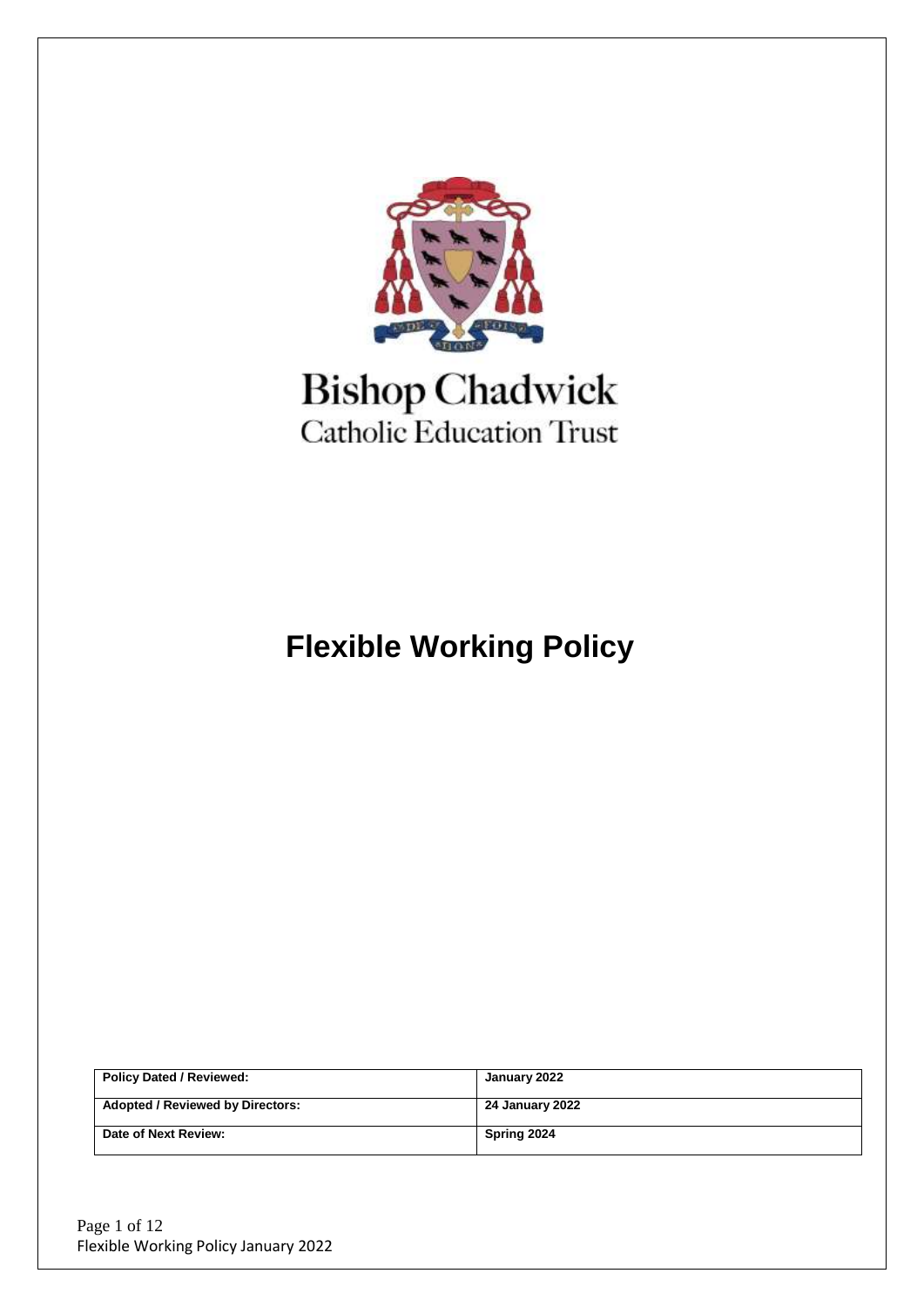#### **BISHOP CHADWICK CATHOLIC EDUCATION TRUST**

**FLEXIBLE WORKING POLICY**

**The Flexible Working Policy has been approved and adopted by Bishop Chadwick Catholic Education Trust following consultation with employees and local Trade Union representatives on XXX and will be reviewed on XXX.**

**Signed by Director of the Academy Trust Company:**

**Signed by CEO:**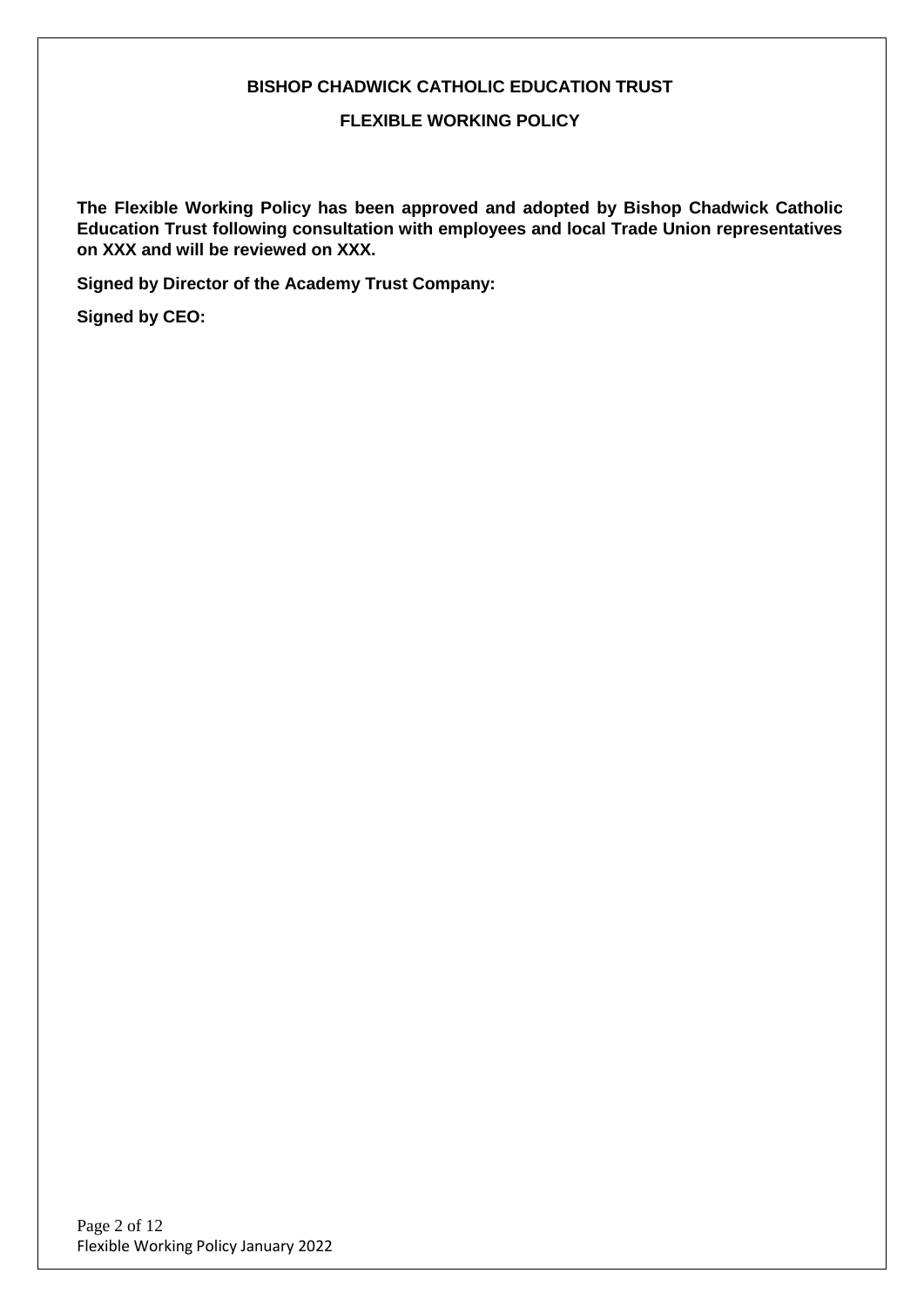#### **1 Introduction**

- 1.1 Bishop Chadwick Catholic Education Trust is committed to the promotion and advancement of equality of opportunity for all employees. Applying a flexible approach to the way work is delivered, whilst supporting employees to balance their work and home life can have a positive impact on employee engagement, wellbeing and organisational effectiveness.
- 1.2 The policy provides a process for employees to apply for a contractual change to their working arrangements which may include but not limited to: change in hours and working times; term time working; annualised hours and compressed hours.
- 1.3 A flexible working request will be considered on its own merits, on a case by case basis, each request being assessed on the needs of the Trust/School and the employee and will include a clear business reason for the refusal of any request.
- 1.4 No employee will be victimised or treated less favourably at work as a result of making a request.
- 1.5 This policy applies to all employees of Bishop Chadwick Catholic Education Trust.

#### **2 Who Can Make a Request**

- 2.1 Any employee can make a request under the policy providing they meet the criteria below.
- 2.2 Employees have the opportunity from day one of employment with the Trust to make an application for flexible working as a contractual change, providing they have not made a previous application under the Policy in the last 12 months.
- 2.3 Employees also have the opportunity under this policy to make a request to reduce their working hours on a temporary basis over a fixed period of time, returning to their substantive hours at the end of the agreed period or after a maximum period of 12 months.

#### **3 The Request**

- 3.1 A Request can be made on a permanent or temporary basis. A request made on a temporary basis will be for a specified period of time, up to a maximum period of 12 months. After this time, the employee would return to their substantive hours/days/working arrangement.
- 3.2 An example of a request could include but not limited to: part-time working; job share; annualised hours; compressed hours or term-time working. There can be a variety of reasons for requesting a permanent change to the normal working pattern, which could include: childcare; attending a college course; undertaking a sporting activity or other family commitments.

#### **4 Procedure**

#### **Step 1**

- 4.1 The employee must complete the Flexible Working Application Form found at appendix 1 and submit this directly to their Headteacher for consideration. Employees from the central team and headteachers should submit their application directly to the Chief Executive Officer of the Trust for consideration by the CEO or delegated senior member of staff. An application from the Chief Executive Officer should be submitted to the Chair of the Board for consideration.
- 4.2 Employees do not need to state the reason for the request, but this can be helpful if alternative solutions are to be considered. Employees who are making an application due to a disability, for example, as a reasonable adjustment for a disability should state this on the form in Appendix 1.

Page 3 of 12 Flexible Working Policy January 2022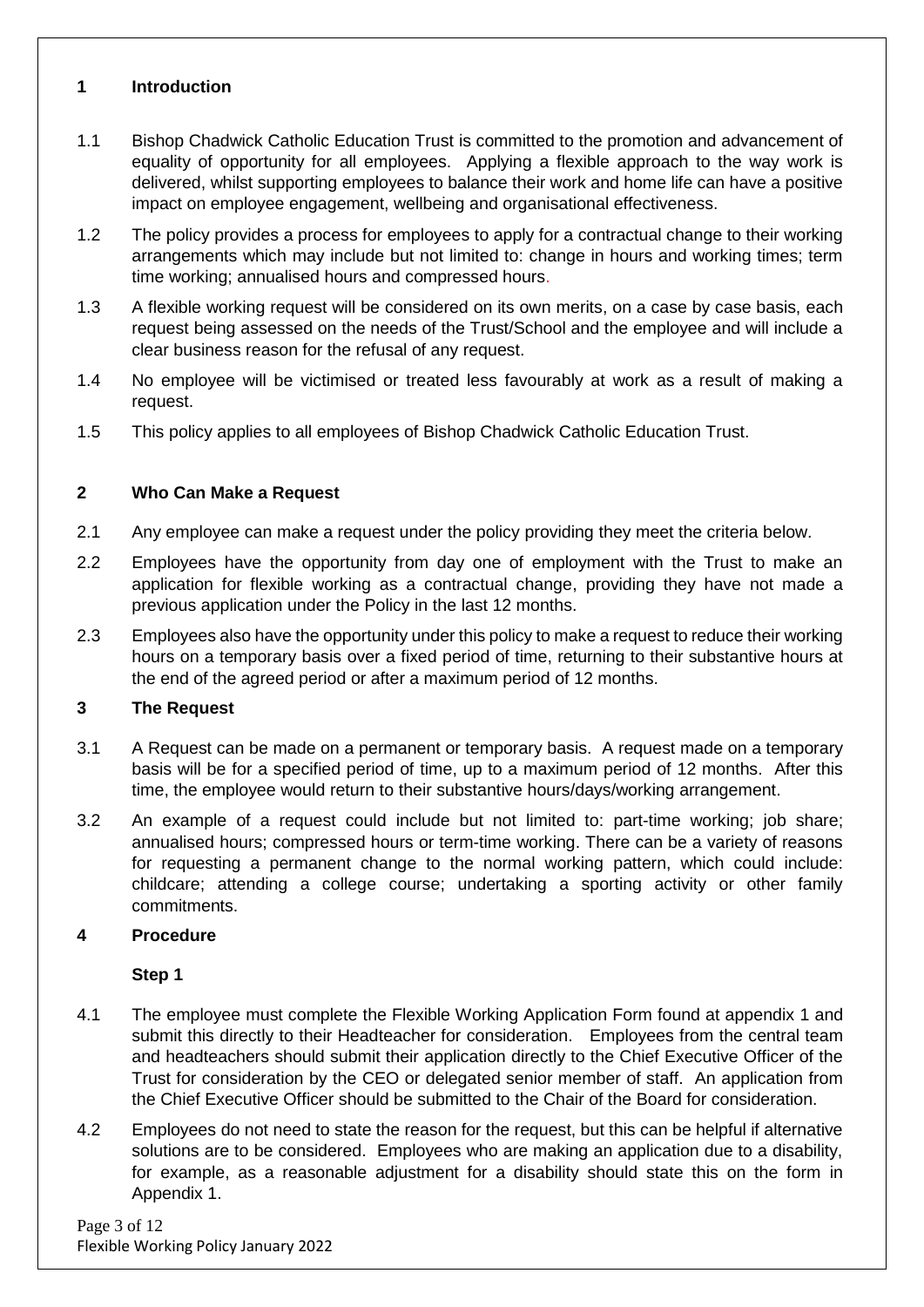#### **Step 2**

- 4.3 The Chief Executive Officer/Headteacher should review the request in relation to the following:
	- The tasks currently completed by the employee and whether another team member is able to do some of the tasks;
	- Whether any of the tasks could cease or be conducted differently;
	- Whether there are peaks and troughs in the workload;
	- Whether essential tasks can still be completed to the required quality and timescales;
	- Whether it is essential for the employee to be in for the whole week, every week;
	- Whether there would be significant difficulties if a member of the team was absent at a particular time or day and whether this could be resolved;
	- The working patterns of other team members and how periods of absence are usually managed;
	- Whether the number of hours may be reduced without affecting the level of service;
	- The responsibilities of the post, and whether these could continue to be fulfilled if the request is approved;
	- The knowledge and skills required to complete the duties;
	- The preferred start and end date for any temporary voluntary reduction in working hours.

#### **Step 3**

- 4.4 The Chief Executive Officer/Headteacher should arrange to meet the employee, where possible within 10 working days of receiving the request. The purpose of the meeting is to discuss the request in detail, how it may be accommodated, and any implications for the Trust/School. The meeting should provide an opportunity to discuss the perceived barriers, discuss ways the barriers or concerns could be overcome and to consider alternative options that may be able to be accommodated. The employee can be accompanied by a trade union representative or a work colleague for support at the meeting and a Trust HR representative will also be in attendance at the meeting.
- 4.5 If it is possible to confirm agreement to the request at the meeting, this should be done.
- 4.6 It may be appropriate to consider a trial period, before confirming the arrangement. A trial period of the change to the working pattern can be considered for both temporary and permanent requests. A trial period will provide both the line manager and the employee an opportunity to assess the change before making a commitment. If a trial period is appropriate, this should be discussed and agreed at the meeting between both parties and confirmed in writing.
- 4.7 If further considerations are required following the meeting, the employee should be informed that they will receive a written response to their request within 10 working days of the date of the meeting. This timescale can be extended by mutual agreement (Section  $7 -$  Additional Information). The Chief Executive Officer/Headteacher in consultation with Human Resources will make the final decision regarding the request.

#### **Step 4**

- 4.8 Once the final decision has been made the Chief Executive Officer/Headteacher must complete the relevant section on the flexible working request application form which includes whether the request has been agreed or confirmation of any alternative arrangements that have been agreed with the employee. If the request has been refused, the reasons for the refusal must be included on the form (see section 5).
- 4.9 The completed flexible working request application form should be given to the employee within 10 working days of the meeting and this will satisfy the written response to the employee.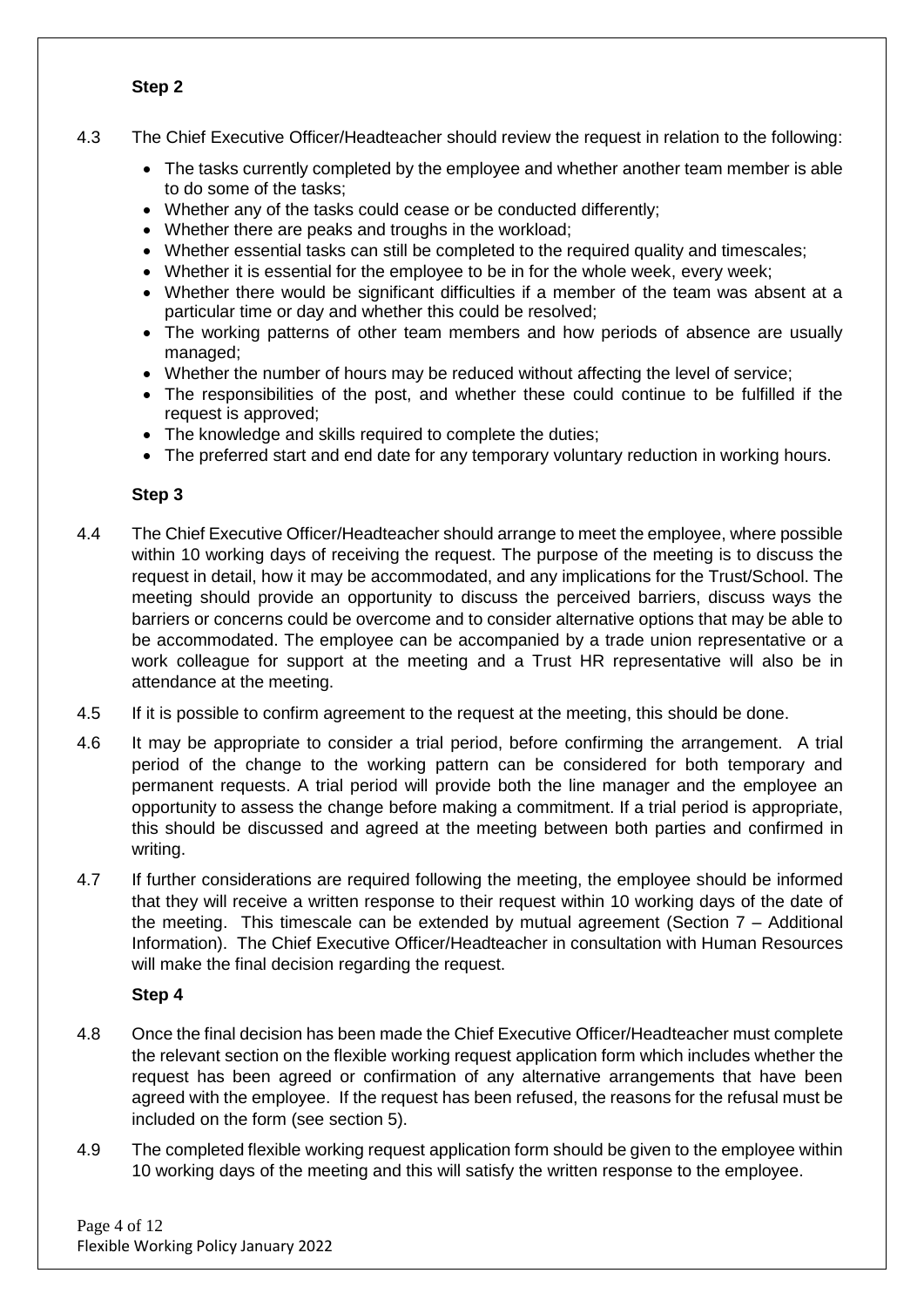4.10 If the request has been refused the employee will have the right to appeal this decision and this must be clearly stated in the correspondence.

#### **Step 5**

- 4.11 Where a permanent change is supported, for example a reduction in hours that will affect the employee's terms and conditions of employment, a variation to contract letter will be issued for signature by the first day of the change commencing. The variation letter will be held on the employee's personal file.
- 4.12 Where a temporary change is supported, for example a reduction in hours that will affect the employee's terms and conditions of employment, a temporary variation to contract letter will be issued for signature by the first day of the change commencing. The variation letter will be held on the employee's personal file and will refer to the arrangement as being temporary and that they will revert back to their substantive position after the end date. The employee will be made aware that there is no right for the arrangement to automatically become permanent.
- 4.13 The Chief Executive Officer/Headteacher will make arrangements for the change in terms to be processed on the payroll system.

#### **5 Reasons for Refusal**

- 5.1 A request can only be refused for one or more of the following reasons:
	- Burden of additional costs;
	- Detrimental effect on the ability to meet customer demand;
	- Inability to reorganise the work among existing staff;
	- Inability to recruit additional staff;
	- Detrimental impact on quality;
	- Detrimental impact on performance;
	- Insufficiency of work during the periods the employee proposes to work;
	- Planned structural changes.

#### **6 Appeal**

- 6.1 If the employee's request is not supported, they have the right of appeal against the decision. For school employees (not including the Headteacher), the appeal must be made in writing, within 10 working days of the receipt of the letter confirming the rejected request and submitted to the Clerk to the Local Governing Committee. For Headteachers and central team employees, the appeal must be made in writing, within 10 working days of the receipt of the letter confirming the rejected request and submitted to the Clerk to the Directors' Appeal Panel.
- 6.2 The appeal will be conducted in line with Step 2 to 5 (above) with the exception that there is no further right to appeal.
- 6.3 On receipt of the appeal, the Clerk to the Governing Committee/Directors' Appeal Panel will liaise with Human Resources at the earliest opportunity. The employee can be accompanied by a trade union representative or a work colleague at the appeal meeting.
- 6.4 The decision of the Local Governing Committee or Directors' Appeal Committee is final and will be communicated in writing within 10 working days of the appeal meeting date.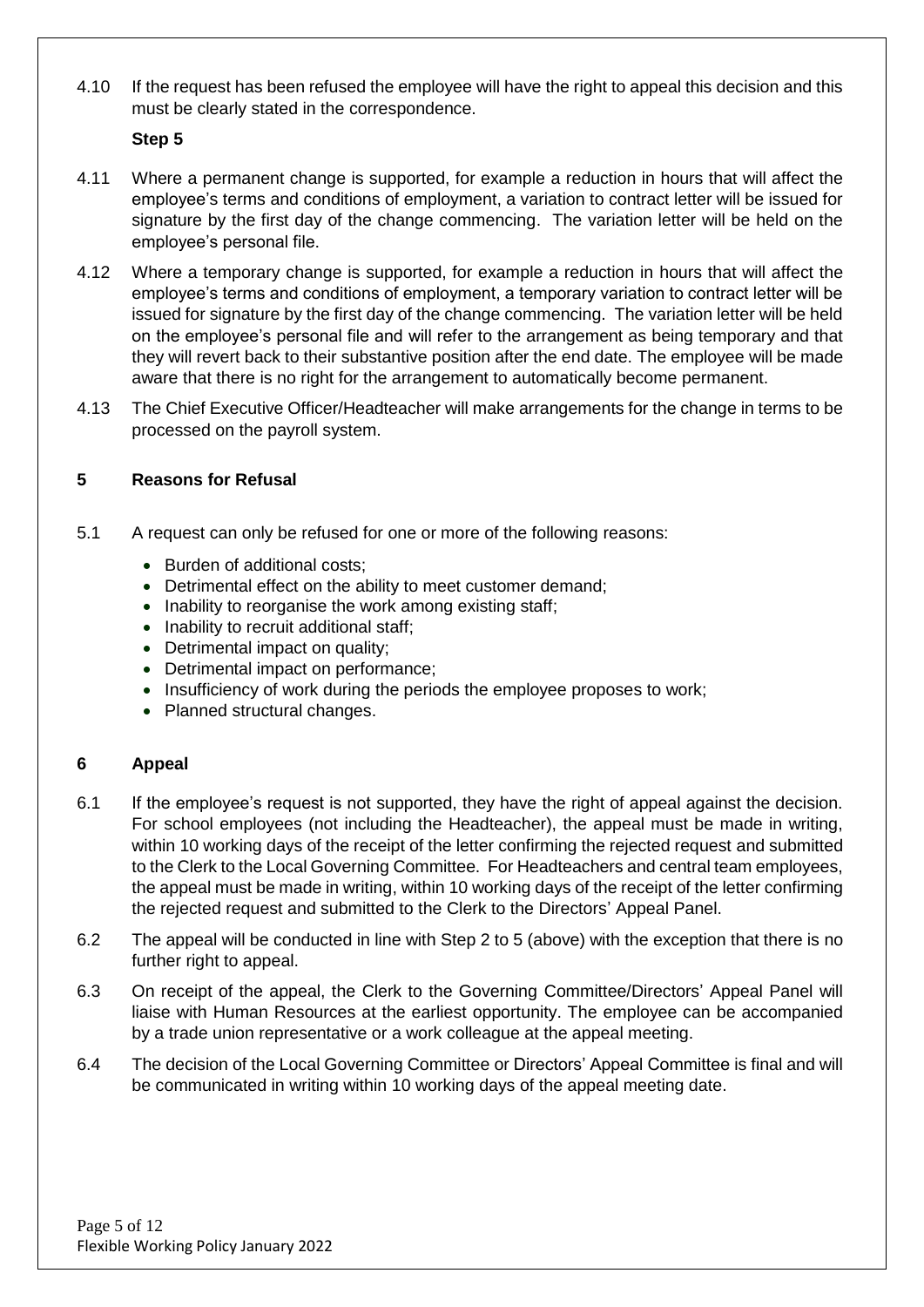#### **7 Additional Information**

- 7.1 The employee can be accompanied by a trade union representative or work colleague at any of the meetings as detailed above.
- 7.2 Requests must be dealt with in a timely manner as the law requires the process, including the appeal, to be completed within 3 months of receiving the request. The timescales detailed in this procedure are in line with the legal requirements. These timescales may need to be varied, for example to allow either party an opportunity to investigate the matter. Both parties must agree any extensions to the deadlines. The agreement to any extension must be recorded in writing and provided to the other party and any rejection of an extension should also be confirmed in writing.
- 7.3 Any Employee who has concerns that their application is not being dealt with fairly or under the agreed timescales should discuss this as soon as possible with Human Resources.
- 7.4 If a change is temporary, the employee has a right to return to their substantive working hours at the end of the agreed period. The Chief Executive Officer/Headteacher may consider extending the temporary arrangement for a longer period in exceptional circumstances, if requested by the employee.

#### **8 Multiple Requests**

- 8.1 There may an occasion, when a line manager receives more than one request to work flexibly from a number of employees. On this occasion, it may not be possible to support all of the requests received. The Chief Executive Officer/Headteacher will need to look closely at the impact the request would have on the Trust/School before arriving at any decisions.
- 8.2 Requests should be considered in the order they are received. Having considered and approved/refused the first request the Chief Executive Officer/Headteacher should remember that the business context has now changed and can be taken into account when considering the second request against the business reasons set out in section 5.
- 8.3 When the Chief Executive Officer/Headteacher receives more than one request, they are not required to make judgements about the most deserving request. The requests should be considered on a case by case basis, on its own merits, looking at the business case and the possible impact of supporting/refusing a request. At the meeting (step 2) the Chief Executive Officer/Headteacher should have a discussion with the employee(s) to see if there is any room for adjustment or compromise in the request, before arriving at a decision.

#### **9 Reasons for Treating an Application as Withdrawn**

- 9.1 If an employee wishes to withdraw their application they should notify the Chief Executive Officer/Headteacher in writing.
- 9.2 An application will also be treated as withdrawn where the employee has:
	- without reasonable cause, failed to attend a meeting to discuss the application more than once, *or*
	- without reasonable cause, refused to provide the Chief Executive Officer/Headteacher with information they require in order to assess whether the application should be supported.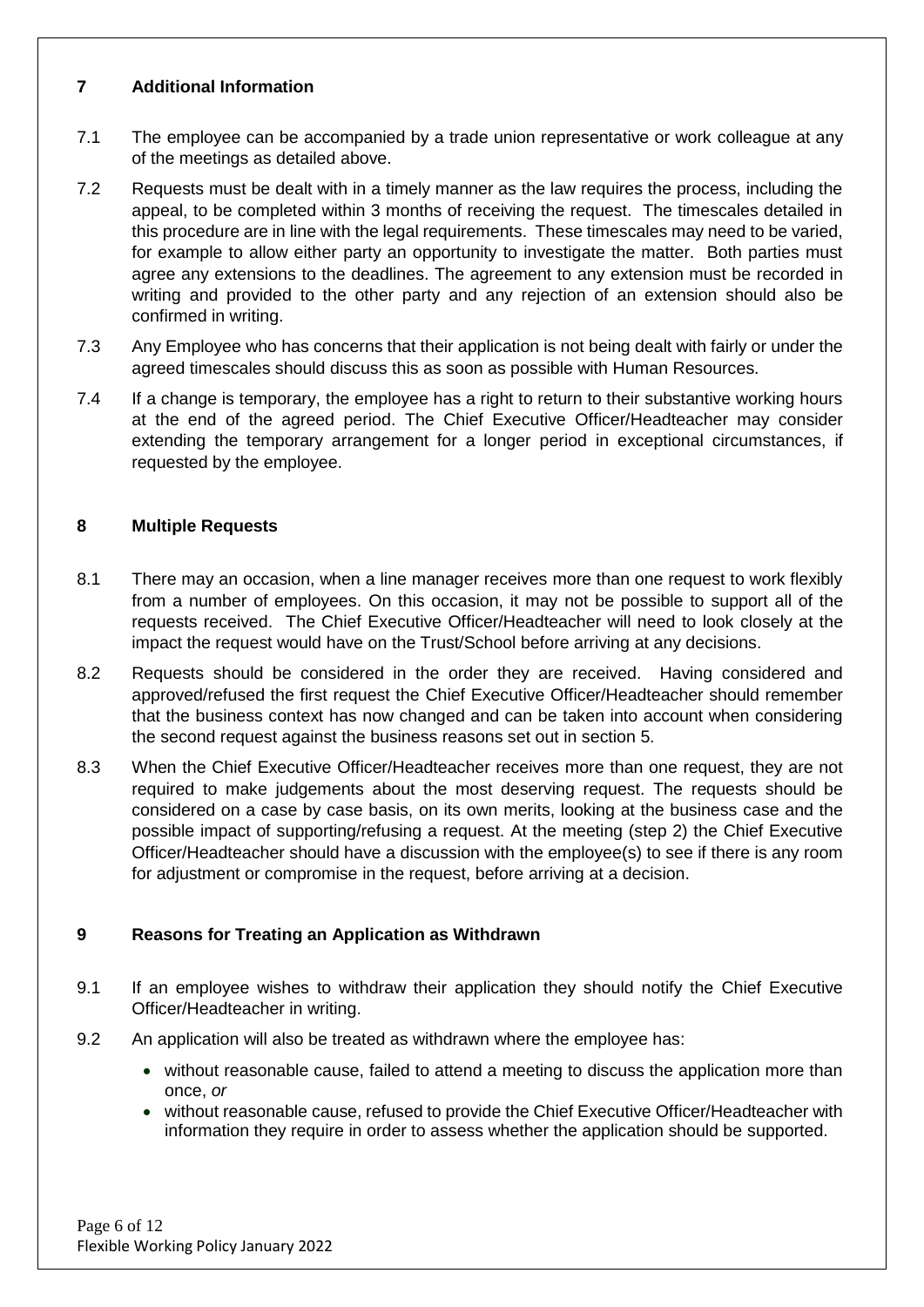#### Appendix 1

Flexible Working Application Form

This form is to be used for making a statutory request under the Employment Rights Act 1996 to request a permanent or temporary change to working patterns or hours.



**Name:**  $\vert$  **Payroll No: Job Title:**  $\qquad$  | School: **Line Manager: Start Date:**

#### **Please tick as appropriate:**

Permanent | | | Temporary (Max 12 months)

#### **Section A – permanent/temporary requests to change working patterns or hours**

**Reason for Request:** *You do not have to state the reason you wish to work flexibly or reduce your hours. However, it may be helpful to do so in order that other options can be considered should your request be declined. Please state your reasons below, if you choose to do so:* 

**Please state if you are making this request in relation to the Equality Act 2010, for example, as a reasonable adjustment for a disability**.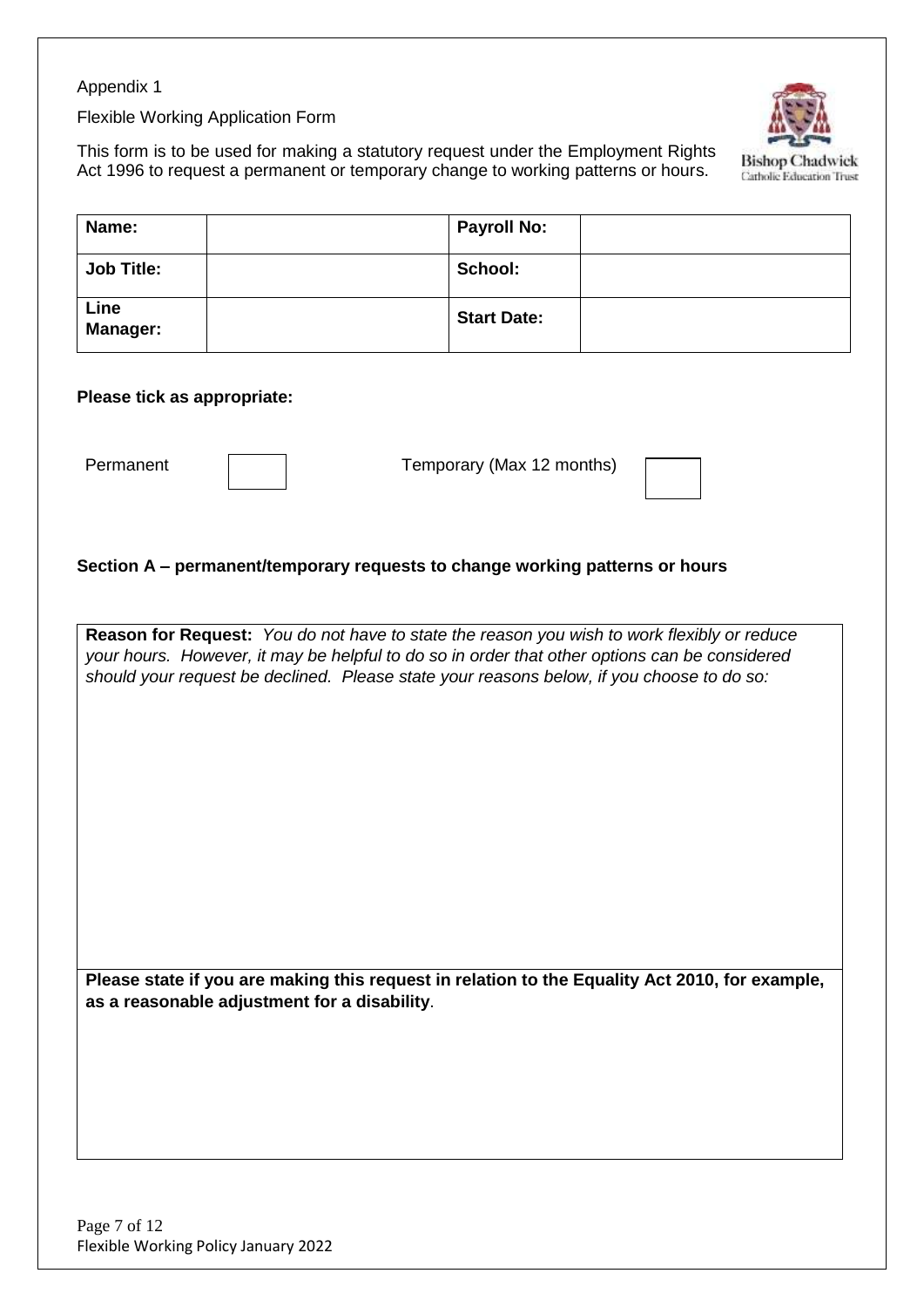Please provide details of your proposals:

# **Please detail your current working arrangements:**

(days / hours / times you currently work)

**Please detail what changes in working arrangements you are requesting:**

(days / hours / times you would like to work/place of work)

**Please state when would you like this working pattern to commence:**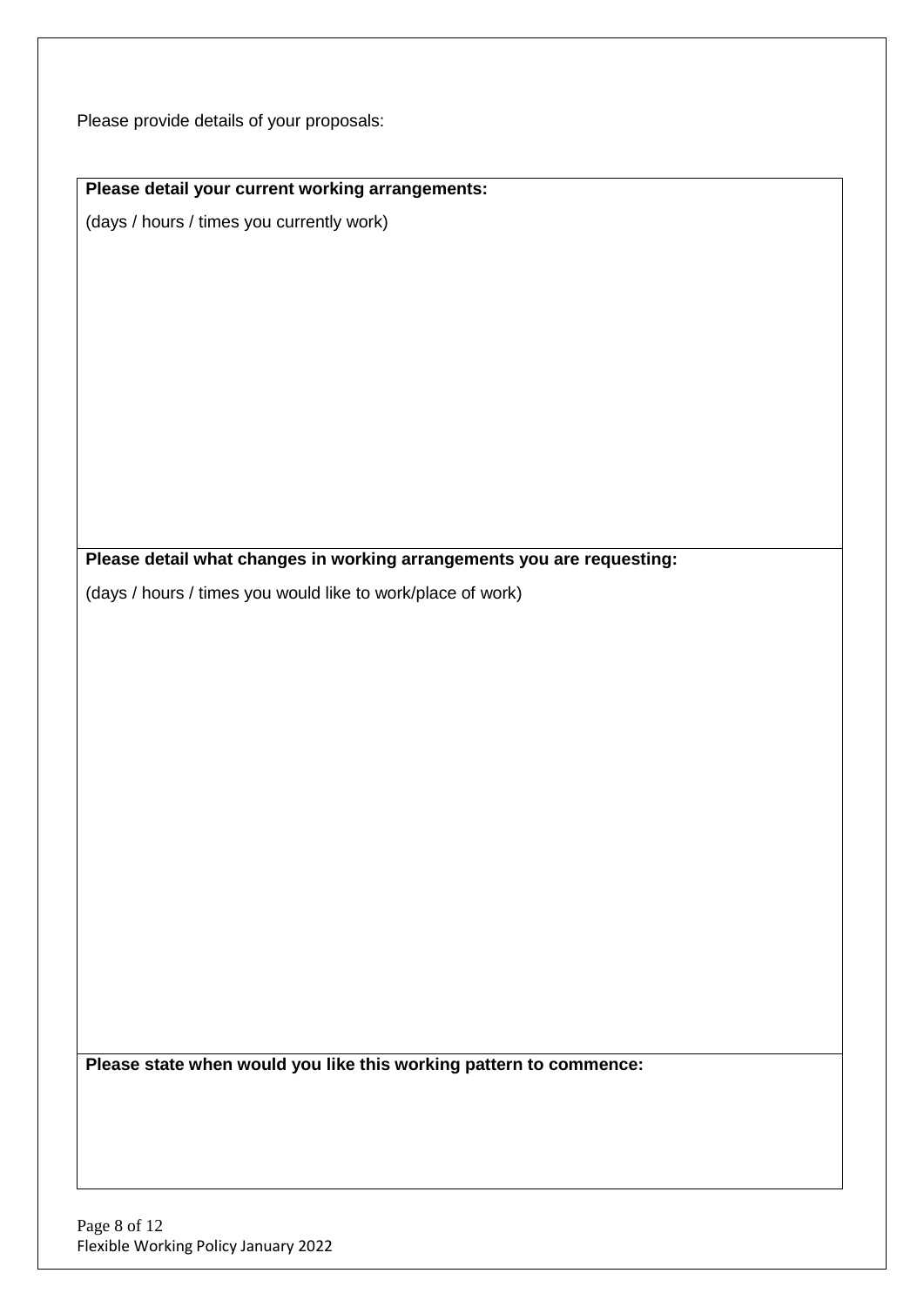**Please detail how you think the change in working pattern will affect the school, your team and your colleagues:**

**Please detail how the effect of the proposed changes can be addressed:**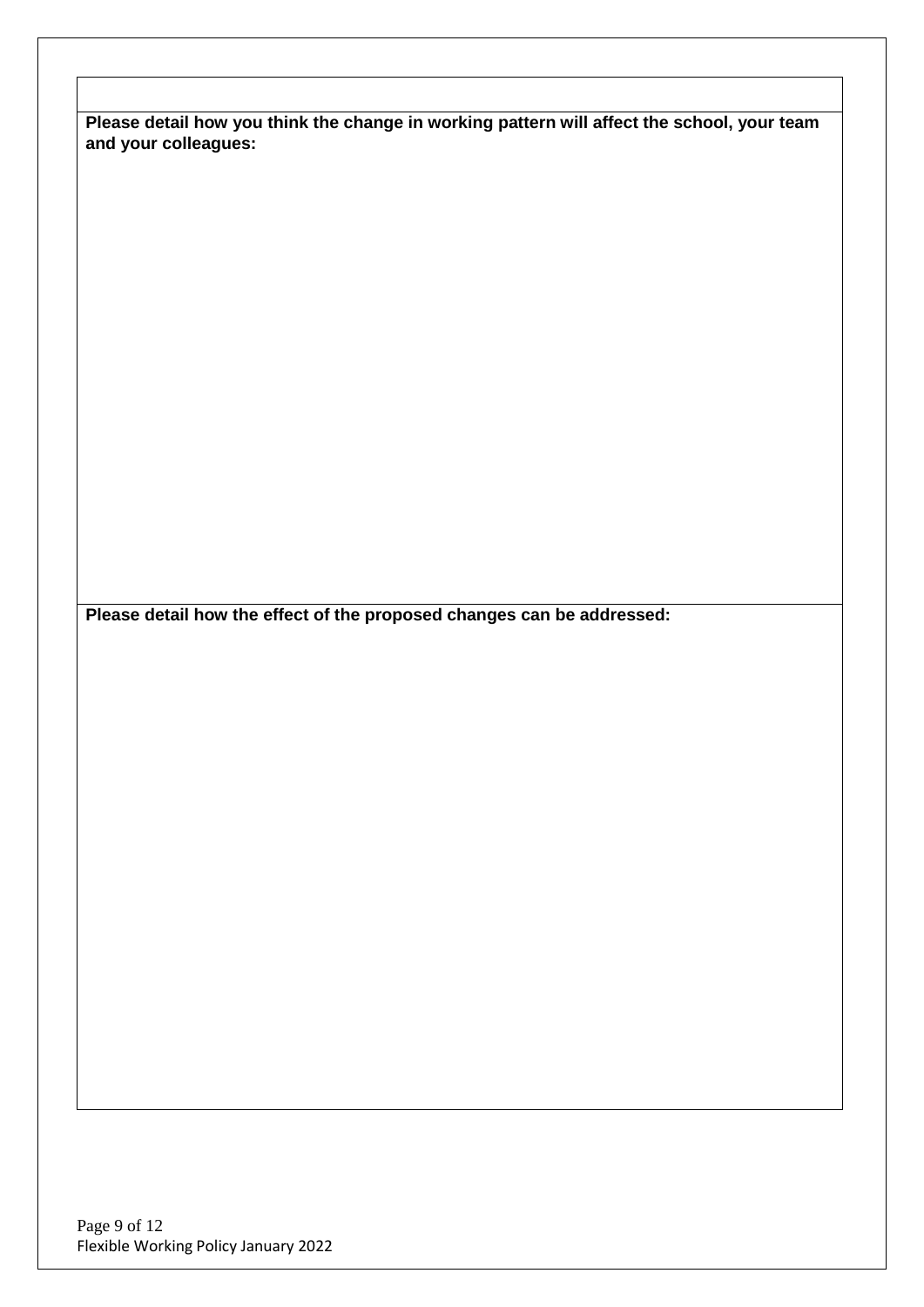#### **Section B**

Have you made a previously made a request under the Flexible Working Policy?

| Yes |  |
|-----|--|
| No  |  |

**If Yes, please confirm the date of your last application:**

In making this request, you confirm the following:

- I have not made a request to work flexibly under this right during the past 12 months;
- The details provided, in support of my application, are correct to the best of my knowledge;
- **Permanent request** I understand if this request is agreed it will be a permanent change to my terms and conditions of employment and I have no legal right to revert back to my previous working pattern;
- **Temporary request** I understand if this request is agreed it will be a temporary change to my terms and conditions of employment and I will revert back to my substantive position at the agreed end date;

| <b>Employee signature:</b> |  |
|----------------------------|--|
| Date:                      |  |

All completed application should be submitted to your Headteacher (for Headteacher and Central Team employees the completed application should be submitted to the Chief Executive Officer).

The process of how the request is considered is detailed in the Flexible Working Policy.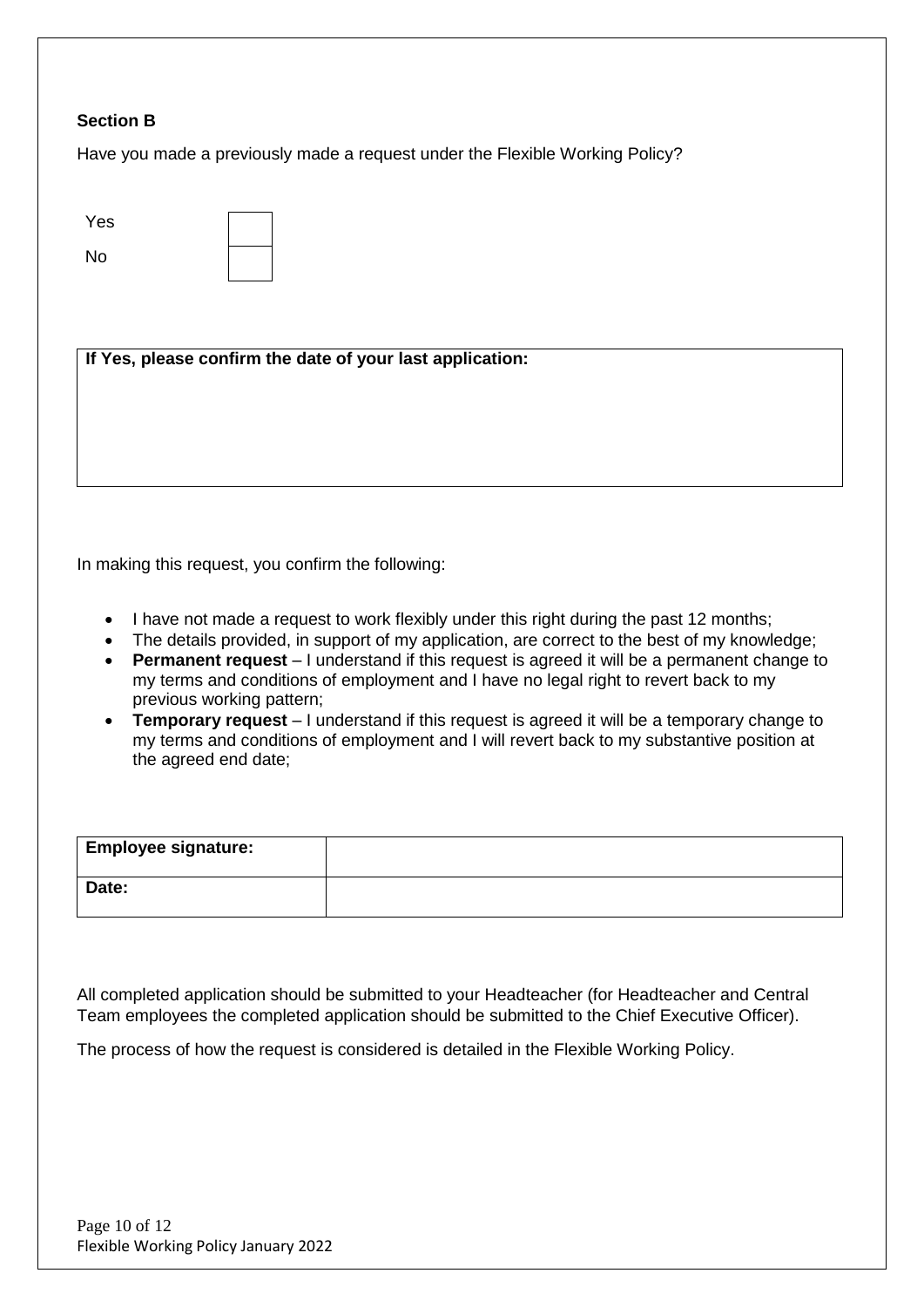# **Chief Executive Officer/Headteacher to complete either Section A or Section B**

| Date of meeting with the employee:   |  |
|--------------------------------------|--|
| Details of who attended the meeting: |  |
|                                      |  |
|                                      |  |
|                                      |  |

# **Section A – Working pattern agreed**

Include details of the agreed working pattern:

# **Permanent/Temporary requests to change working patterns or hours**

| <b>Start date:</b>           |  |
|------------------------------|--|
| End date: (if temporary)     |  |
| Trial dates: (if applicable) |  |